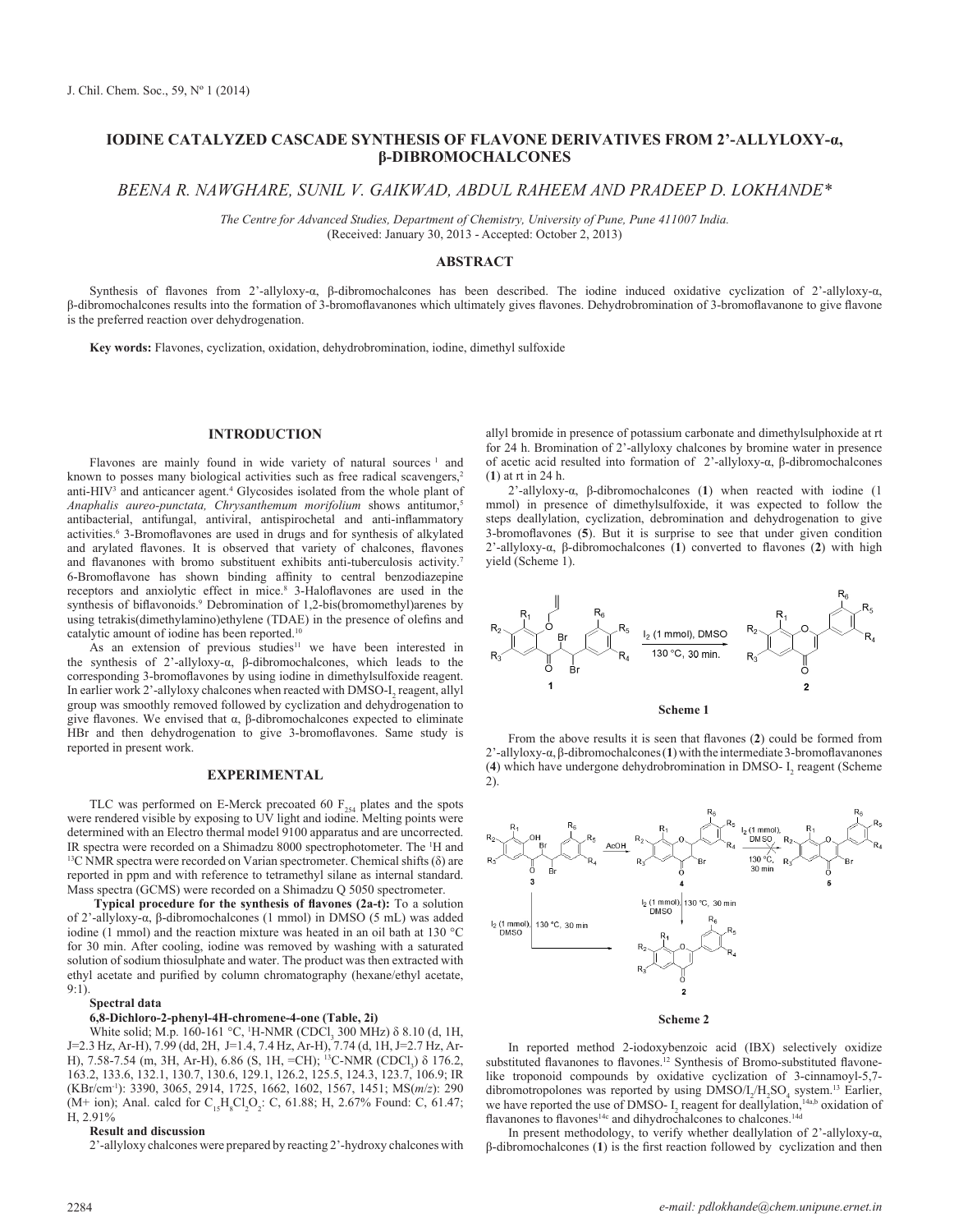debromination, 2'-hydroxy-α, β-dibromochalcones (**3**) were prepared. These chalcones (**3**) when reacted with iodine (1 mmol) in dimethylsulfoxide at 130 °C, it resulted in the formation of flavones (**2**) (Scheme 2). Here it was thought that 2'-hydroxy dibromochalcones could have undergone debromination first to give 2'-hydroxy chalcones which in turn converted to flavones. But flavone formation in this reaction was unable to clear whether debromination takes place first or dehydrogenation. Then 2'-hydroxy-α, β-dibromochalcones (**3**) prepared from 2'-hydroxy chalcones treated with acetic acid. The product was 3-bromoflavanones (**4**) which undergone dehydrobromination with DMSO- $I_2$  to give flavones (2) (Scheme 2). Under this condition 3-bromoflavone was not formed. This indicates dehydrobromination of 3-bromoflavone is preferred over dehydrogenation. The other possible sequence of reaction could be debromination of 2'-allyloxy-α, β-dibromochalcones (**1**), followed by deallylation, cyclization and oxidation. To study these reactions, α, β-dibromochalcones (**6**) were reacted with iodine in dimethylsulfoxide reagent (Scheme 3). It has undergone debromination at 130 °C resulting in the formation of chalcones (**7**). But again this study cannot confirm that deallylation of 2'-allyloxy chalcones is preferred over debromination. Under present condition it is still difficult to analyze whether deallylation is a preferred reaction over debromination or vice versa in presence of DMSO- $I_2$  reagent. Therefore we are unable to suggest exact sequence of the reaction. But from the above study it is confirm that DMSO- $I_2$  reagent is useful for deallylation, cyclization, debromination and dehydrobromination of 2'-allyloxy-α, β-dibromochalcones (**1**) which can yield flavones. By using this cascade synthesis, various flavones were synthesized from substituted 2'-allyloxy-α, β-dibromochalcones (**1**) (Table ). It is noteworthy that the flavone (**2t**) is naturally occurring compound.<sup>15</sup>



2'-allyloxy-α, β-dibromochalcones (1) when reacted with iodine in dimethylsulfoxide, it is assumed that deallylation results in the formation of oxyanion. In next step cyclization facilitates debromination and gives 3-bromoflavanone (5). Finally, dehydrobromination of 3-bromoflavanone (5) influenced by iodide ion yield flavone (2). However no mechanistic study has been done, this mechanism is proposed on the basis of earlier observations.



Thus cascade reaction supports for the reduction in the number of steps as well as time in ending the synthesis to the target molecule.<sup>16</sup>

| Entry          | $R_{1}$ | $R_{2}$     | $R_{3}$         | $R_{4}$          | $R_{5}$          | $R_{6}$          | Product (2)    | $Mp$ (°C) | Yield $(\%)$ |
|----------------|---------|-------------|-----------------|------------------|------------------|------------------|----------------|-----------|--------------|
| $\mathbf{1}$   | Cl      | H           | H               | OCH <sub>3</sub> | OCH <sub>3</sub> | H                | 2a             | 145       | 98           |
| $\overline{2}$ | H       | H           | CH <sub>3</sub> | H                | H                | H                | 2 <sub>b</sub> | 117-119   | 90           |
| $\overline{3}$ | Cl      | H           | H               | $\,$ H $\,$      | OCH <sub>3</sub> | $\rm H$          | 2c             | 130       | 80           |
| $\overline{4}$ | H       | $\mathbf H$ | H               | OCH <sub>3</sub> | OCH <sub>3</sub> | $\mathbf H$      | 2d             | 178-179   | 78           |
| 5              | H       | OCH,Ph      | H               | H                | H                | $\rm H$          | 2e             | 150       | 80           |
| 6              | H       | H           | CH <sub>3</sub> | H                | OCH <sub>3</sub> | $\mathbf H$      | 2f             | 168       | 79           |
| $\tau$         | H       | H           | Cl              | H                | OCH <sub>3</sub> | H                | 2g             | 178       | 90           |
| 8              | H       | OCH,Ph      | H               | OCH <sub>3</sub> | H                | H                | 2 <sub>h</sub> | 180       | 75           |
| 9              | Cl      | H           | Cl              | H                | H                | $\rm H$          | 2i             | 160-161   | 90           |
| 10             | H       | H           | H               | H                | H                | H                | 2j             | 95-96     | 91           |
| 11             | H       | H           | Cl              | H                | $\mathbf H$      | H                | 2k             | 183-184   | 90           |
| 12             | Cl      | H           | Cl              | H                | H                | H                | 21             | 180-184   | 95           |
| 13             | H       | H           | CH <sub>3</sub> | OCH <sub>3</sub> | OCH <sub>3</sub> | $\rm H$          | 2m             | 189       | 91           |
| 14             | H       | H           | H               | Cl               | H                | $\,$ H           | 2n             | 251-252   | 89           |
| 15             | Cl      | H           | Cl              | H                | Cl               | H                | 2 <sub>o</sub> | 217-219   | 94           |
| 16             | Cl      | H           | Cl              | OCH <sub>3</sub> | OCH <sub>3</sub> | H                | 2p             | 144-146   | 98           |
| 17             | H       | $\mathbf H$ | H               | H                | Br               | H                | 2q             | 178       | 92           |
| 18             | H       | OCH,Ph      | H               | H                | OH               | OCH <sub>3</sub> | 2r             | 180       | 84           |
| 19             | H       | OCH,Ph      | H               | OCH <sub>3</sub> | OCH <sub>3</sub> | $\rm OH$         | 2s             | 180       | 83           |
| 20             | $\rm H$ | $\rm OH$    | H               | H                | OCH <sub>3</sub> | $\rm OH$         | 2t             | 180       | $88\,$       |

**Table** Physicochemical data of flavones.

<sup>a</sup> Isolated yields of the products. **b** Products are characterized by spectral analysis.

## **CONCLUSION**

We have reported cascade synthesis of flavones (**2**) from 2'-allyloxy-α, β-dibromochalcones (**1**) using iodine in dimethylsulfoxide. Deallylation, cyclization, debromination and dehydrobromination reaction occur in one step. Dehydrobromination of 3-bromoflavanone to give flavone is the preferred reaction over dehydrogenation.